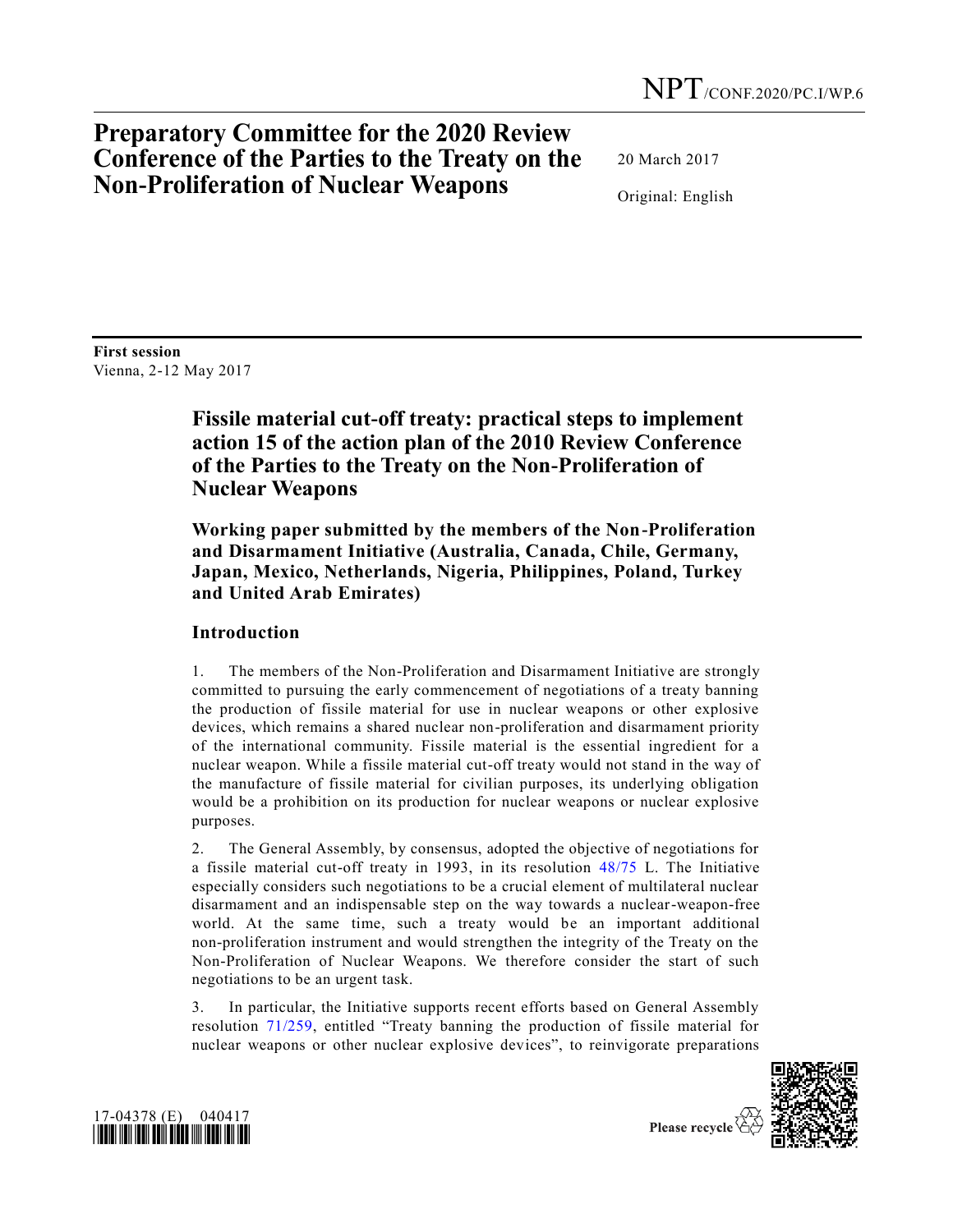towards the early commencement of negotiations on a fissile material cut-off treaty by establishing a high-level expert preparatory group in Geneva. It will build on the work carried out by the Group of Governmental Experts to make recommendations on possible aspects that could contribute to but not negotiate a treaty banning the production of fissile material for nuclear weapons or other nuclear explosive devices and its outcome document (see [A/70/81\)](http://undocs.org/A/70/81).

4. In its report, the Group of Governmental Experts clearly demonstrated that, although important differences in perspective remain, the various perspectives of States on a treaty should not be a substantive obstacle to preventing the start of negotiations and could be overcome if there is the political will to do so.

5. We are gravely concerned, however, about the continued stalemate in the Conference on Disarmament and the dim prospects for fissile material cut-off treaty negotiations in that forum, despite it being the will of the overwhelming majority of Member States.

6. Under such circumstances, it is important that we seize every opportunity to achieve real progress towards fissile material cut-off treaty negotiations. Consequently, the Initiative attaches fundamental importance to supporting and promoting the work of the high-level expert preparatory group, which will be established in Geneva, and to the informal consultative meetings in New York, with a view to advancing the actual commencement of negotiations on a treaty banning the production of fissile material for use in nuclear weapons or other explosive devices.

### **Reasons to negotiate a fissile material cut-off treaty**

7. There are compelling reasons to negotiate a fissile material cut-off treaty. The benefits are potentially vast, since such a treaty would:

(a) Offer a unique opportunity to establish a non-discriminatory treaty regime by creating equal obligations for nuclear-weapon possessor States and non-nuclear-weapon States alike;

(b) Help to cap the quantitative nuclear arms race and instil new momentum into the process of nuclear disarmament, thereby furthering the implementation of key provisions of the Non-Proliferation Treaty;

(c) Contribute to the implementation of article VI of the Non-Proliferation Treaty;

(d) Reinforce the non-proliferation obligations and norms in the Non-Proliferation Treaty;

(e) Enhance nuclear material security, namely, security, control and accounting regarding fissile material, including reducing the risk of the potential acquisition of fissile material by non-State actors;

(f) Establish transparency with regard to nuclear facilities where transparency does not yet exist, by providing an opportunity for nuclear-weapon possessor States to demonstrate, and be accountable for, the security of their nuclear weapons facilities in a responsible manner;